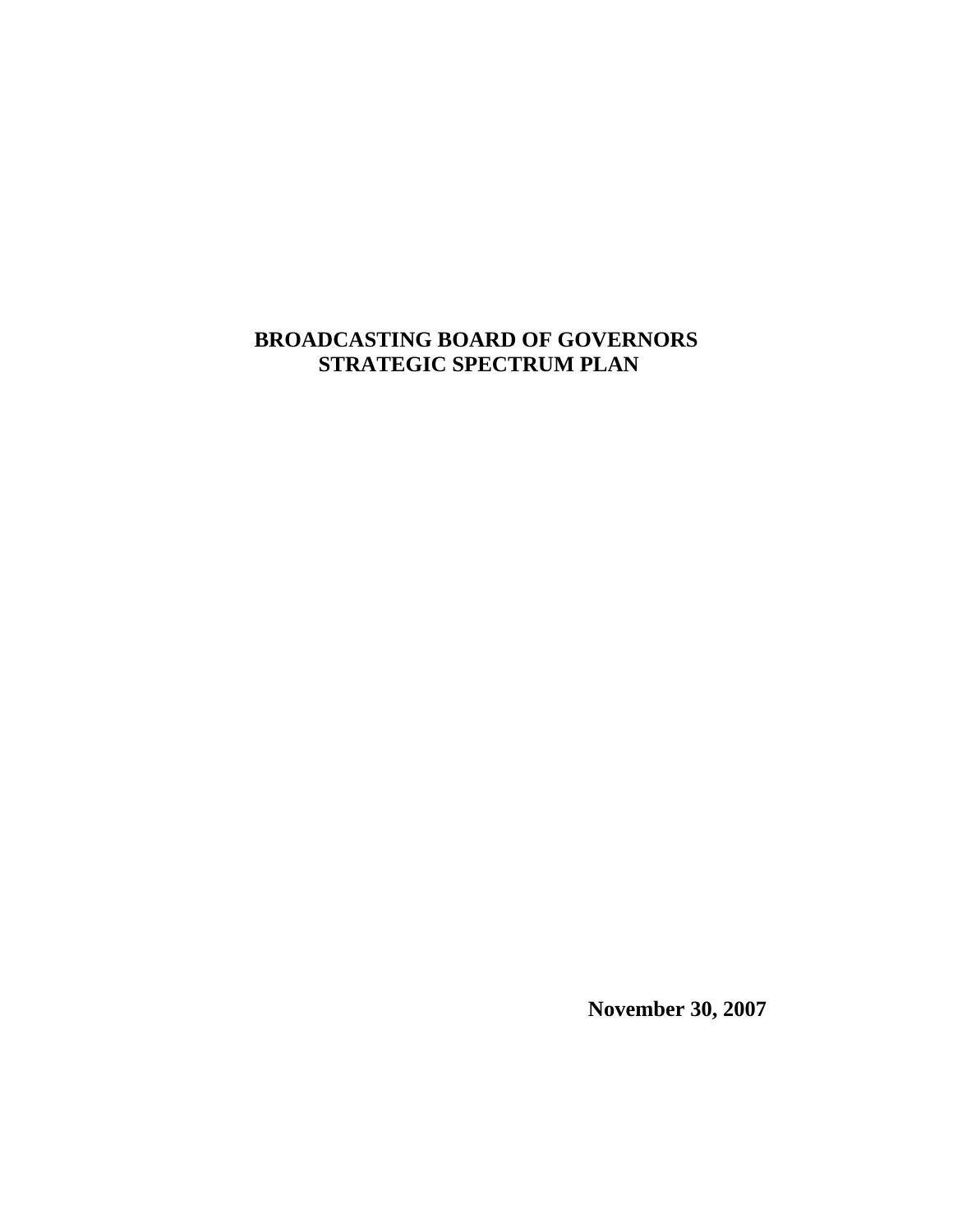## **I. Overview of the Broadcasting Board of Governors**

The Broadcasting Board of Governors (BBG) supports 65 broadcast languages through over 90 language services to more than 125 markets worldwide. Congress has highlighted the need for the BBG to concentrate on supporting democracy and cover issues related to the establishment of democratic institutions. The focus is clear: U.S. international broadcasting should prioritize those countries and regions that lack democracy or are still making the transition to democracy and are consequently still vulnerable.

The BBG supervises all civilian, non-military international broadcasting funded by the U.S. government, including Voice of America, Radio Free Europe/Radio Liberty, Radio Free Asia, the Office of Cuba Broadcasting (Radio and TV Marti), Radio Farda, and the Middle East Broadcast Network's Services, Radio Sawa and Alhurra Television. The Board became an independent Federal entity as of October 1, 1999. As of FY 2005, BBG operated with approximately 3,524 employees and a budget of approximately 592 million dollars.

#### **Mission and Vision**

The BBG mission is: To promote and sustain freedom and democracy by broadcasting accurate and objective news and information about the United States and the world to audiences overseas.

The long-term vision for the BBG is: A flexible, multi-media, research-driven U.S. International Broadcasting System, incorporating regional networks and single-country operations, that reaches mass audiences by programming the distinct content of the Voice of America and the surrogate services through state-of-the art formats and the distribution channels - AM, FM, audio and video satellite, shortwave, and the Internet -- that our audiences use and we control.

#### **Broadcast Language Priorities**

In its broad support of U.S. foreign policy, the BBG sets three major priorities in the post-9/11/01 time frame:

- to provide accurate and objective news and information to priority areas in support of the war against terrorism;
- to provide clear and accurate information to regions of the world where freedom of information is suppressed or denied, or to areas that lack freedom and democracy;
- to serve humanitarian efforts by assisting nations in crisis, or are suffering epidemics and illiteracy.

#### **Strategic Goals**

The over-arching aim of the Broadcasting Board of Governors is to achieve an increasingly effective international broadcasting system that reaches significant audiences where most needed in support of U.S. strategic interests. It is in the context of this broad purpose that the following goals should be considered.

**Goal I** – Design a Broadcasting Architecture for the 21st Century.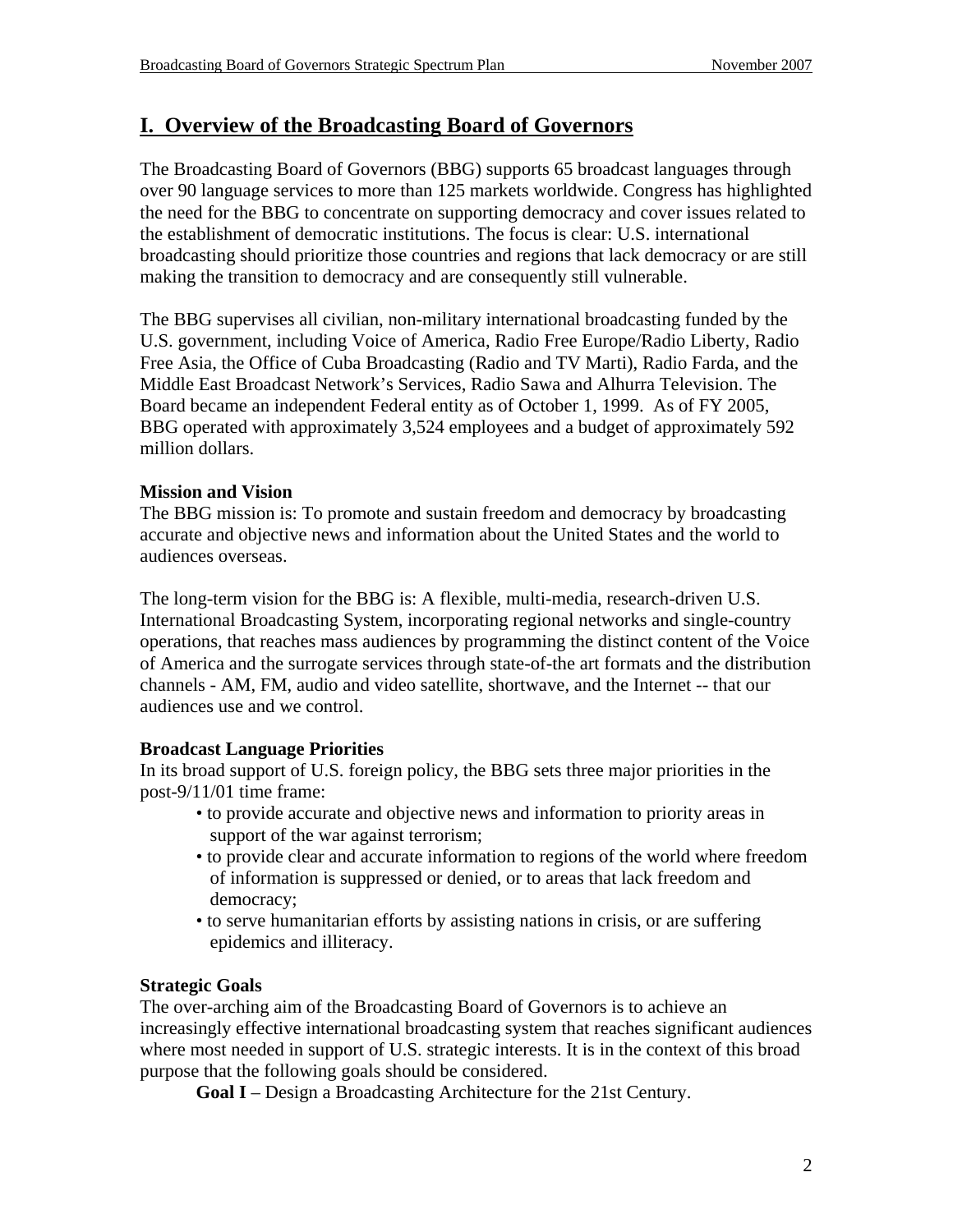**Goal II** – Expand the U.S. International Broadcasting System through Regional Networks and Single-Country Priority Initiatives **Goal III** -- Employ Modern Communication Techniques and Technologies **Goal IV** – Preserve our Most Precious Commodity – Credibility – and Ensure Overall Programming Excellence **Goal V** – Revitalize "Telling America's Story" to the World **Goal VI** – Shore up Our Surge Capability.

Below is a brief description of BBG broadcasters.

#### **The Voice of America**

Each week, the Voice of America (VOA) broadcasts in 53 languages to an estimated worldwide audience of 94 million people. VOA programming is carried on shortwave and medium wave (MW or AM) from 13 IBB transmitting stations around the world, and is rebroadcast through a global network of more than 1,300 affiliate stations. VOA's more than 1,000 hours of weekly programming is also available on the Internet and includes 28 hours of original television shows.

Since it's first broadcast on February 24, 1942, VOA has provided its audience with accurate and objective programming. The VOA charter requires VOA broadcasts to be accurate, objective, and comprehensive, to represent all segments of American society, to present a balanced and comprehensive view of significant American thought and institutions, and clearly present the policies of the United States.

#### **The Office of Cuba Broadcasting**

The Office of Cuba Broadcasting directs the operations of Radio and TV Martí, the broadcast services that provide Spanish-language news, features, and entertainment programs to Cuba. Both stations follow Voice of America's journalistic standards and guidelines for presenting news and information in an accurate and objective manner.

Radio Martí broadcasts seven days a week, 24 hours a day, on medium wave (MW or AM) and shortwave. TV Martí broadcasts four-and-a-half hours daily, including newscasts as well as programs about public affairs, culture, music, sports, and entertainment. The commentary and information broadcast by the stations promote the free flow of information and ideas in Cuba.

**\*AeroMarti:** TV Marti is also broadcast via the AeroMarti airborne transmission platform based at the Boca Chica facility of Naval Air Station Key West, Florida. The first airplane began flying in October 2006, the second in January 2007. The planes fly and transmit a total of five hours a day six days a week – alternating days to allow one plane to undergo maintenance while the other is active. The aircraft operate at full transmission strength on UHF Channel 20 and provide better than Grade A service to the target areas for the five hours broadcast period that includes live news broadcasts at 6:00 PM and 10:00 PM. During FY-2008, one of the aircraft will be enhanced to provide VHF Channel 13 television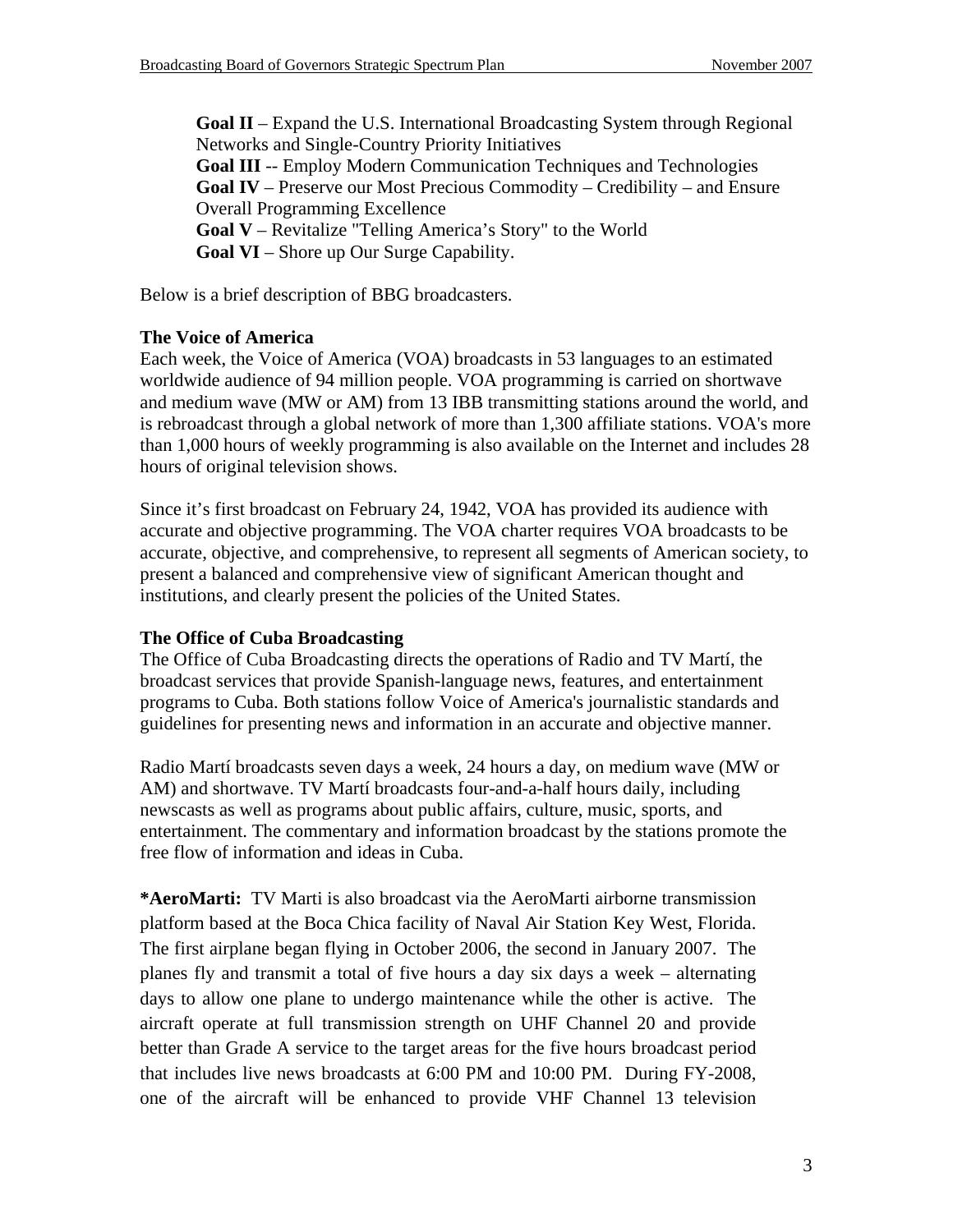transmission capability. These broadcasts provide an over-the-air signal and no special equipment is necessary for reception. Cuban jamming has proven to be much less of an obstacle to overcome with AeroMarti's strong signal and the capability of moving around and reaching almost half of the Island.

**Commando Solo:** Since May 2003, DOD's Commando Solo platform has provided additional support for the broadcast to Cuba mission by delivering both TV Marti programming on Channel 13 and Radio Marti programming on AM frequency 530 kHz. These services, which are provided periodically during scheduled real-world training missions, have proven very useful in enhancing our program delivery to the Cuban people.

#### **[Radio Free Europe/Radio Liberty \(RFE/RL\)](http://www.rferl.org/)**

Radio Free Europe/Radio Liberty (RFE/RL) is a U.S. government-funded, non-profit corporation broadcasting to the former Soviet Union and Eastern Europe. With the recent addition of Radio Free Afghanistan, RFE/RL broadcasts in 32 languages for more than 1,000 hours per week. Most programs are available on FM and medium wave (MW or AM) frequencies on local radio stations in countries throughout the broadcast area.

#### **Radio Farda**

Radio Farda, which means "Radio Tomorrow" in Persian, is a joint effort of two BBG entities: Radio Free Europe/Radio Liberty (RFE/RL) and Voice of America (VOA). Operated from Washington, D.C. and Prague, Czech Republic, Radio Farda produces fresh news and information at least twice an hour, with longer news programming in the morning and the evening. Radio Farda also broadcasts a combination of popular Persian and Western music. The station operates 24 hours a day on medium wave (AM 1593 and AM 1539), digital audio satellite, and on the Internet as well as 21 hours a day on shortwave. Radio Farda complements the VOA's Persian-language radio and television broadcasts into Iran.

#### **[Radio Free Asia](http://www.rfa.org/)**

Like RFE/RL, Radio Free Asia (RFA) is a U.S. government funded, non-profit corporation. RFA broadcasts in 10 languages to China, Tibet, Burma, Vietnam, Laos, Cambodia, and North Korea. RFA broadcasts about 200 hours per week, and also streams audio broadcasts in all 10 languages over the Internet. RFA broadcasts news, information, and commentary, and provides a forum for a variety of opinions and voices from within Asian countries.

#### **Middle East Broadcast Network (Radio Sawa and [Alhurra Television\)](http://www.alhurra.com/)**

**Radio Sawa**, a 24-hour, seven-day-a-week Arabic-language network, is unique in the Middle East. It broadcasts an upbeat mix of Western and Arabic pop music along with up-to-the-minute news, news analysis, interviews, opinion pieces, sports, and features on a wide variety of political and social issues. Radio Sawa (www.radiosawa.com) originates its programming from Washington and is broadcast across the region, using a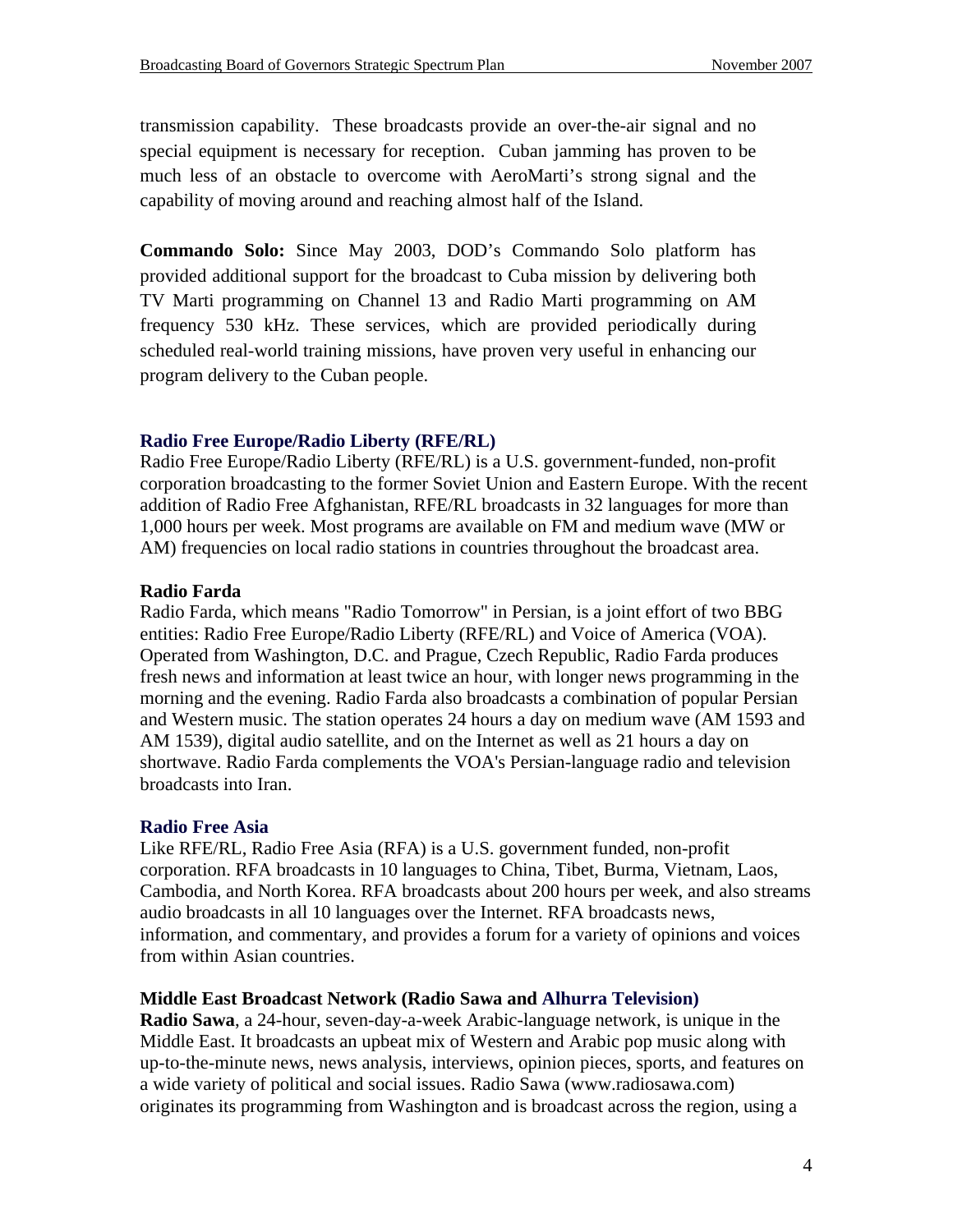combination of medium wave (AM) and FM transmitters, digital audio satellite, shortwave and Internet. Radio Sawa will ultimately have six streams tailored to specific parts of the region.

**Alhurra** (Arabic for "The Free One") is a commercial-free Arabic-language satellite television channel for the Middle East devoted primarily to news and information. In addition to reporting on regional and international events, the channel broadcasts discussion programs, current affairs magazines and features on a variety of subjects including health and personal fitness, entertainment, sports, fashion, and science and technology. Alhurra is dedicated to presenting accurate, balanced and comprehensive news.

#### **International Broadcasting Bureau (IBB)**

Under the supervision of the Broadcasting Board of Governors (BBG), the [International](http://www.ibb.gov/)  [Broadcasting Bureau \(IBB\)](http://www.ibb.gov/) provides the administrative and engineering support for U.S. government-funded non-military international broadcast services. Broadcast elements include the [Voice of America \(VOA\),](http://voanews.com/) Radio Sawa, [Radio and TV Martí \(Office of Cuba](http://www.martinoticias.com/)  [Broadcasting\)](http://www.martinoticias.com/), and VOA television. In addition, the IBB provides engineering and program support to [Radio Free Europe/Radio Liberty,](http://www.rferl.org/) [Radio Free Asia,](http://www.rfa.org/) Radio Sawa, Radio Farda and Alhurra Television.

The IBB was formed in 1994 by the International Broadcasting Act, which also created a nine-member, bipartisan Broadcasting Board of Governors (BBG). The IBB was initially part of the U.S. Information Agency (USIA). When USIA was disbanded in October 1999, the IBB and BBG were established as independent federal government entities.

#### **Office of Engineering and Technical Services**

The IBB Office of Engineering and Technical Services manages, operates, and maintains a complex network of domestic and overseas transmitting stations, including both owned and leased facilities. Engineering is also responsible for an extensive network of satellite and other international communications systems, including the rapidly growing Internet delivery system. This network broadcasts the programs of the Voice of America, VOA Television, Radio and TV Martí, Radio Free Europe/Radio Liberty, Radio Sawa, Radio Free Asia and Alhurra Television to transmitting stations and to AM, FM, shortwave, and cable broadcasters worldwide. In addition, the office supports construction and monitoring functions overseas; plans, develops, and implements renovations and new technical facility projects throughout the world; and maintains, repairs, and upgrades equipment and technology for modern, cost-effective transmissions around the globe.

#### **Spectrum Management Division**

The Spectrum Management Division, within IBB Engineering's Operations Division, is responsible for long-term, medium term and day-to-day management of the IBB's use of the radio frequency spectrum. This entails several major aspects: assistance in the preparation of U.S. proposals and positions to international organizations, with a view toward benefiting broadcasting; fostering research and development of digital modulation and broadcasting techniques; leasing transmission facilities; developing and maintaining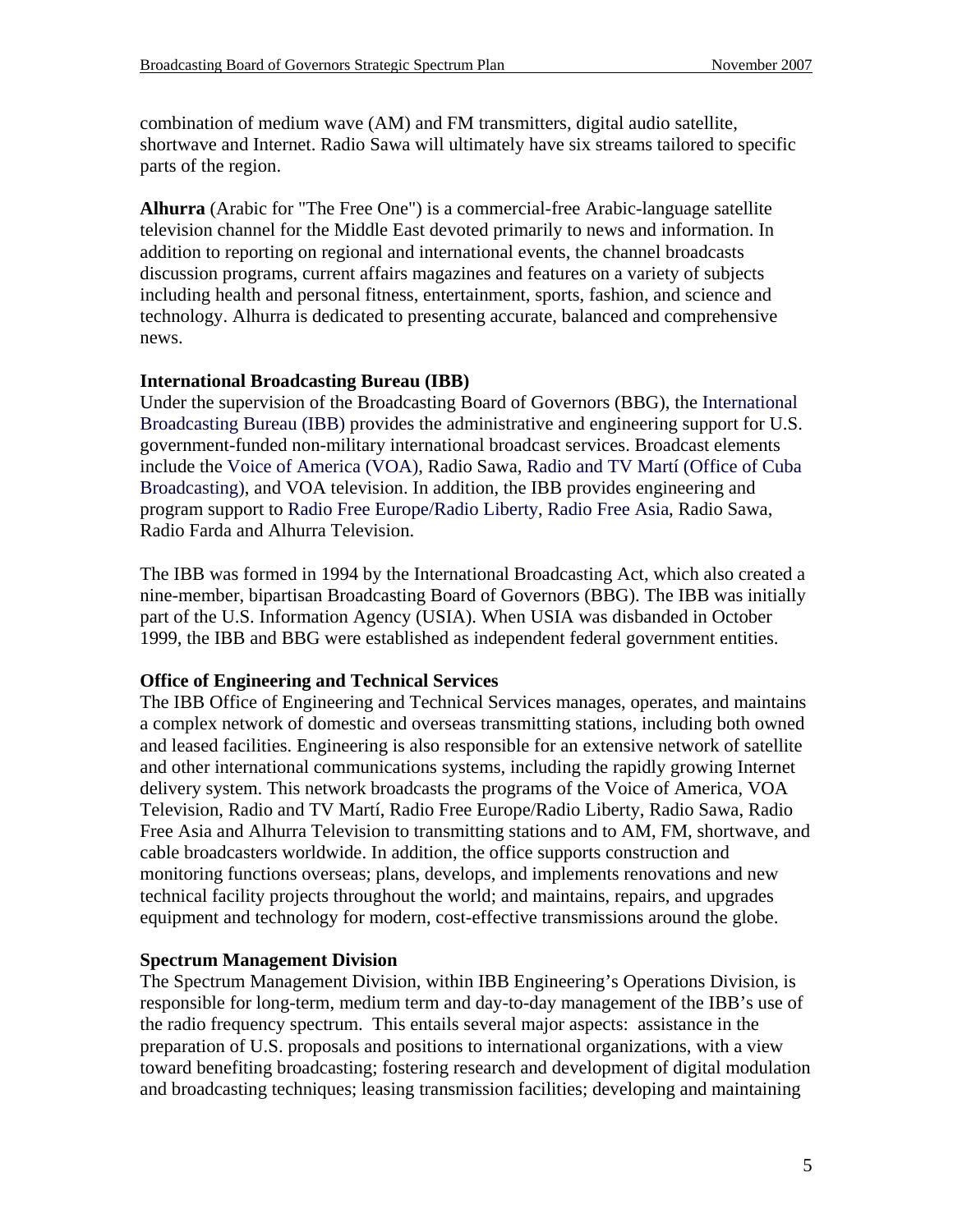frequency schedules; and monitoring the reception of our broadcast signals in the specific target areas for each language service.

#### **II. Identifying Agency Spectrum Usage and Requirements**

IBB Engineering identified BBG spectrum requirements by researching the Government Master File (GMF), the International Telecommunication Union (ITU) file and the Schedule Development System (SDS). The SDS is a local system used within the Spectrum Management Division to reflect actual FM, Medium Wave and Shortwave frequency usage.

#### **Spectrum Usage and Requirements**

#### **FM Stations**

The BBG has increased its number of FM stations over the last several years. FM has become an important medium of broadcasting due to the changing media markets, clarity of the transmission and the numbers of listeners within populated areas. FM stations are primarily located within the larger cities of target countries. BBG currently has 41 stations that are operated 24/7 in 20 different countries. The countries in which we are currently operating FM stations are: Afghanistan, Bahrain, Burkina Faso, Djibouti, Ghana, Iraq, Ivory Coast, Jordan, Kenya, Kosovo, Kuwait, Mongolia, Morocco, Palestine, Qatar, Romania, Rwanda, Sao Tome, Sierra Leone, and United Arab Emirates. There are current plans to add additional stations in the countries of: Cameroon, Egypt, Guinea, Mauritania, Oman, Sudan, Uganda, Yemen, and Zambia.

#### **Medium Wave Stations**

The medium wave band roughly covers the 530-1610 kHz frequency range and targets listeners beyond the FM station range. It is not intended for reliable broadcast beyond several hundred miles. The BBG currently has 40 frequency assignments internationally servicing 28 different languages.

#### **High Frequency (HF) Broadcast**

The HF band covers the 2-30 MHz frequency range and is used for long distance communications. The BBG broadcasts to listeners from 13 transmitting stations located around the world. The following are the authorized HF broadcast bands:

| 5950-6200 kHz   | 15100-15600 kHz |
|-----------------|-----------------|
| 7100-7300 kHz   | 17550-17900 kHz |
| 9500-9900 kHz   | 21450-21850 kHz |
| 11650-12050 kHz | 25670-26100 kHz |
| 13600-13800 kHz |                 |

Frequencies within the authorized bands are used in 5kHz increments and shared with other broadcasters from around the world.

#### **Very High Frequency (VHF) Systems**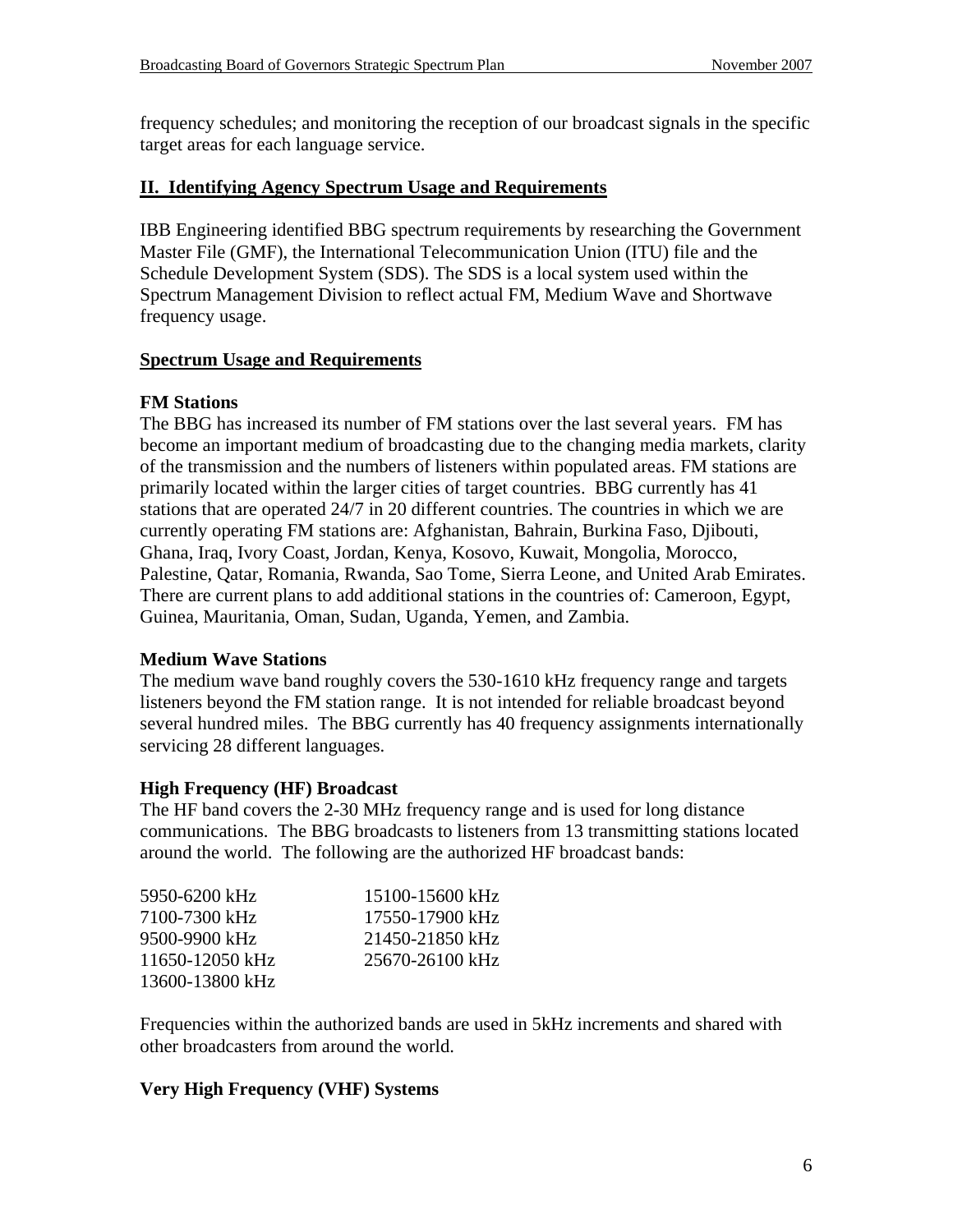The BBG currently utilizes ten VHF frequencies on 18 separate assignments. Four of the authorizations are used throughout the United States for wireless microphone operations during special news events such as Presidential elections and other stories which warrant international attention. Three of the assignments are used within the BBG headquarters in the Washington DC area for operations and maintenance of broadcasting equipment. The remaining assignments are used as repeater operations for equipment and antenna maintenance personnel at our transmitter sites at Greenville, NC and Delano, CA. Although Delano is in mothball status, we continue to maintain LMR communications due to safety concerns of our radio maintenance and antenna riggers.

Within BBG headquarters in Washington DC, we have migrated out of VHF wideband and moved into the UHF narrowband frequency range. We are currently utilizing US Postal Service frequencies as we have no narrowband frequencies allocated for our use. These frequencies have recently been renewed and are valid until 2009. At our transmitter site in Greenville, we are migrating to VHF narrowband operations and hope to be converted soon.

#### **Ultra High Frequency (UHF) 400MHz Systems**

The BBG uses UHF Land Mobile Radio systems as their primary means of voice communications within the headquarters. We utilize our UHF systems for security, operations and maintenance, and the computer help desk. BBG also operates 25 frequencies on 65 separate assignments at 10 different locations; 37 of the 65 assignments operate at 16 kHz voice for administrative, radio maintenance, antenna maintenance, antenna riggers and operations nets and 27 operate at 40 kHz voice and are used for live coverage of significant international events. Field reporters communicating back to the studio utilize these frequencies. One 10 kHz channel is used for a site alarm system located in Marathon, Florida.

#### **Ultra High Frequency (UHF) 900MHz Systems**

The BBG has 35 assignments at 6 locations in this band. Four of the 35 assignments operate at 33 kHz for wireless microphones throughout the US for live coverage events. 13 of the 35 assignments operate at 56 kHz for wireless microphones throughout the US for live coverage events. 18 of the 35 assignments operate at 110 kHz for communications from the studio to reporters for live coverage reports.

#### **Satellite Systems (5GHz)**

The BBG has five bands assignments from 5.925 GHz to 6.425 GHz. These assignments are operational at Delano, CA, Washington, DC, Miami, Florida, Tinian, Guam, and Greenville, NC. These are up and down links on the Intelsat, Galaxy, and NewSkies satellites. These links are used to transmit digitized audio signals between the various sites. The assignment at Delano, CA will be deleted once it has been determined the station will close permanently.

#### **Microwave Systems**

BBG currently utilizes 27 frequencies on 48 different assignments at 15 separate locations. Two frequencies are used to link facilities in Delano, CA, four frequencies are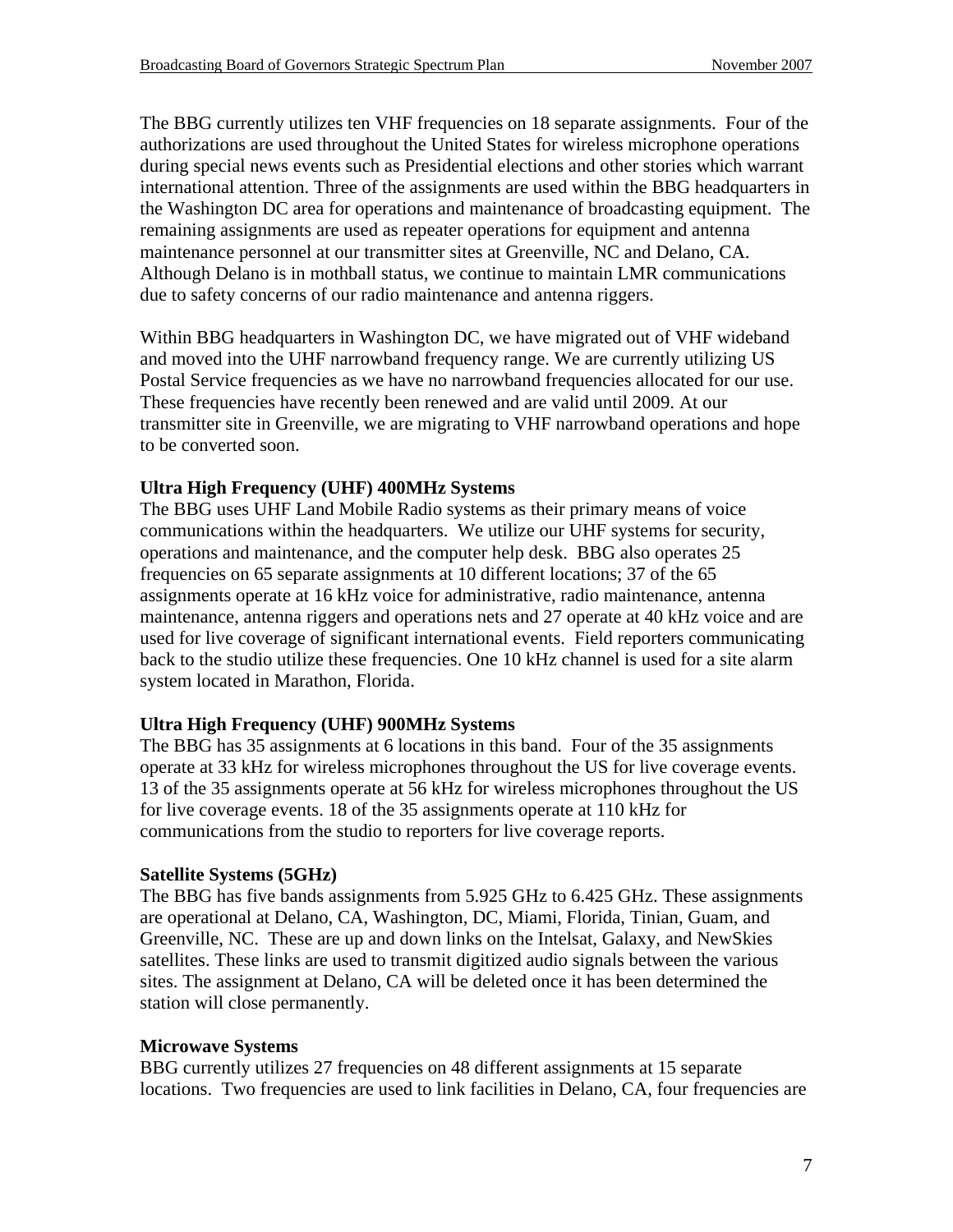used to transfer information between Saipan and Taiwan. The remaining frequencies are used to link facilities in DC, MD, VA, and NC. In the near future approximately 27 assignments will be deleted due to a realignment of the network.

#### **SHF Microwave Systems**

The BBG's television system maintains 32 frequencies on 37 assignments at 10 separate locations. The majority of these microwave links transmit video programming to other agencies throughout the DC area. These agencies and locations include: Patrick Henry building, Department of State, Pentagon, and the Smithsonian. The Office of Cuba Broadcasting maintains two links, one in Marathon, Florida and one in Saddlebunch Key, Florida for Radio/TV Marti operations.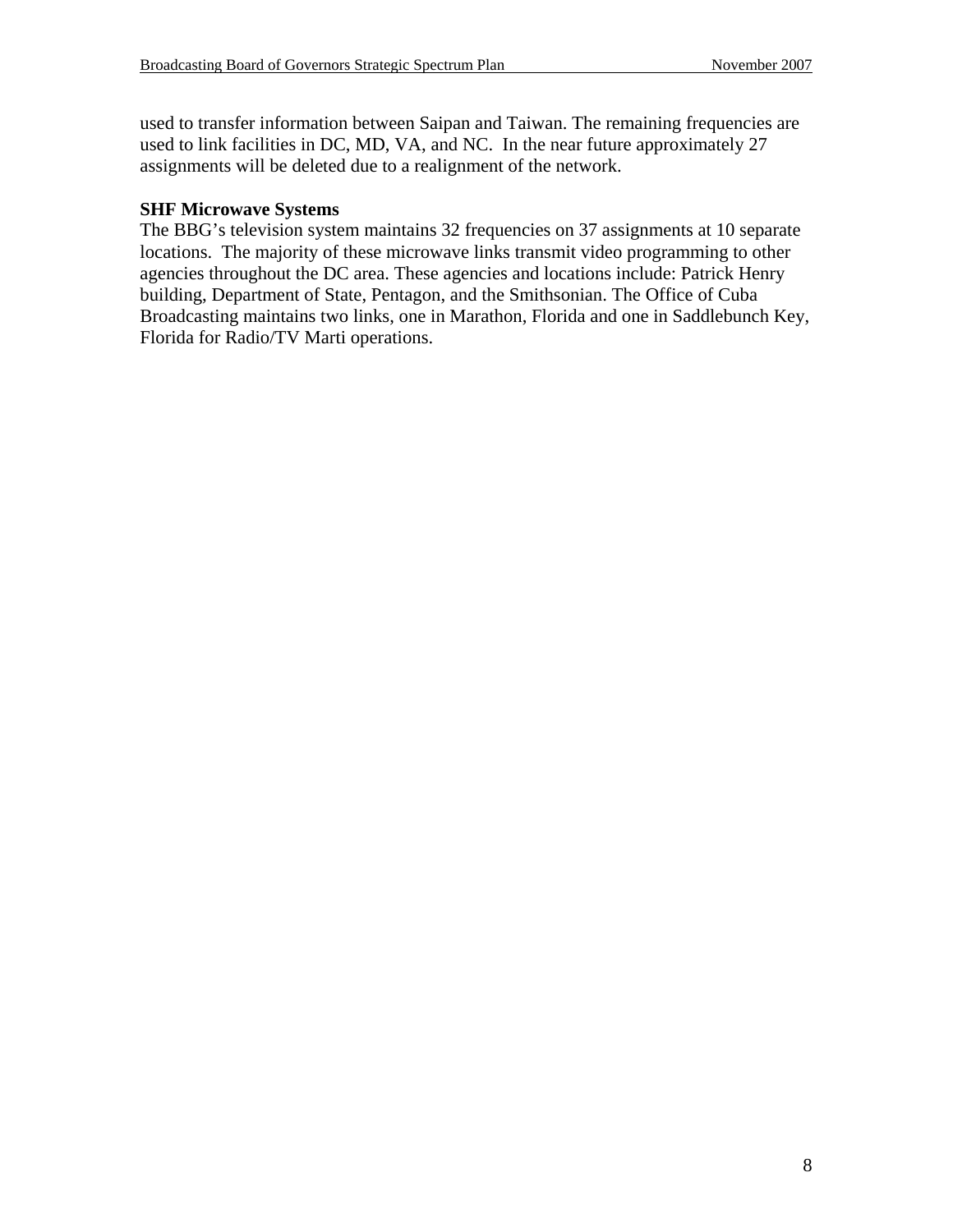#### **III. Future Requirements and Upgrades**

#### **HF Broadcasting**

Future HF broadcasting is difficult to predict as it depends on the current political environment of a given geographical area. As a result of the BBG's changing global mission to meet current U.S. government broadcast requirements, along with reduced budgets and changes in technology, the IBB has ceased broadcasting from it's Delano, CA transmitting station and it is currently in mothball status. Over the past year and a half, IBB has also ceased broadcasting from its Kavala, Greece and Ismaning, Germany facilities. As of March 30, 2008, our transmitting station in Morocco will also cease broadcasting.

In April 2007, BBG began utilizing the additional 200 kHz of spectrum that was allocated to the broadcasting service as a result of WARC 92. Even with this additional spectrum, the statistics made by ITU-R for analog emissions show that in the bands below 10 MHz, around 250 kHz of additional spectrum is needed to clear the co-channel collisions and up to 800 kHz to clear both the co-channel and adjacent channel collisions. These new bands have provided the following number of additional frequencies (5kHz channel spacing);

5MHz - 10 frequencies 7MHz - 10 frequencies 9MHz - 20 frequencies 11MHz - 10 frequencies 12MHz - 10 frequencies 13MHz - 20 frequencies 15MHz - 40 frequencies 17MHz - 14 frequencies 18MHz - 25 frequencies

#### **Digital HF Broadcasting**

Currently, the BBG is not willing to commit a significant investment to digital broadcasting, Digital Radio Mondiale (DRM). They are waiting for digital receivers to become a realistic option for listeners within the appropriate target area. The impact of DRM on spectrum requirements is unknown, although more spectrum is likely to be needed while both systems operate simultaneously.

#### **VHF Land Mobile Radio (LMR) Systems**

The LMR system at Greenville, NC is currently being upgraded to conform to the narrowband mandate. All VHF systems within the headquarters in Washington, DC are being converted to UHF.

#### **UHF LMR Systems**

The Headquarters Technical Support Division has upgraded to a narrowband system. It was determined that it was not financially feasible to join existing federal systems. This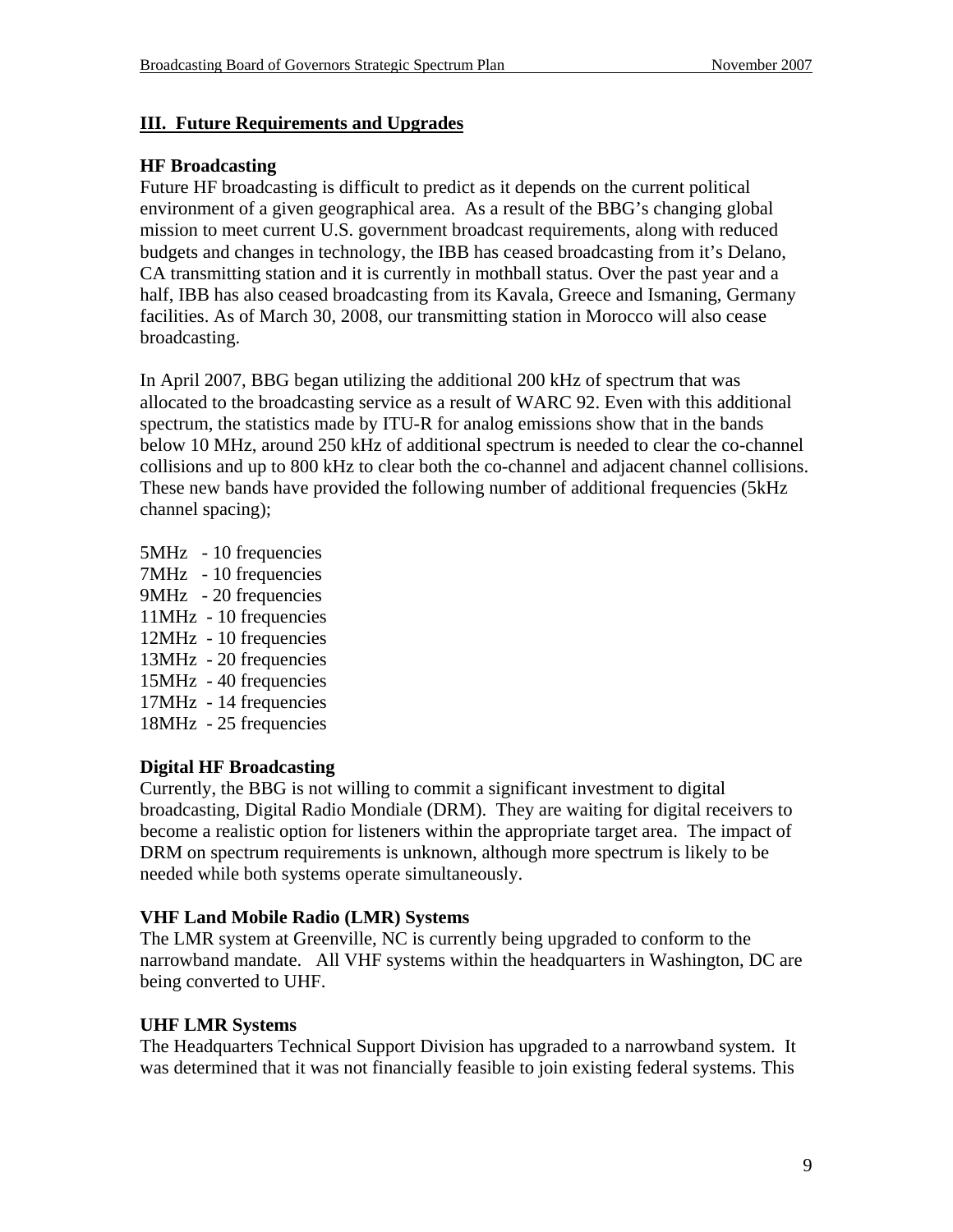system will insure that radio technicians maintain reliable communications amongst themselves and the studios.

#### **IV. Current Use of Commercial Spectrum-Dependent Licensed Systems**

This information is currently being gathered and validated and will be included in the next BBG update,

#### **V. Future Planned or Anticipated Use of Commercial Spectrum-Dependent Licensed Systems**

BBG has no current plans for future use of commercial spectrum-dependent licensed systems.

#### **VI. Agency Current and Anticipated Use of Unlicensed Systems and Devices**

BBG has no current or anticipated plans for use of unlicensed systems or devices.

#### **VII. Evaluation of New Technologies for Potential Use in Federal Agency Spectrumdependent Systems**

BBG currently has no other plans for upgrading major operating systems within the near future. As new technologies emerge, systems could be upgraded or replaced depending on the operating and economical environment.